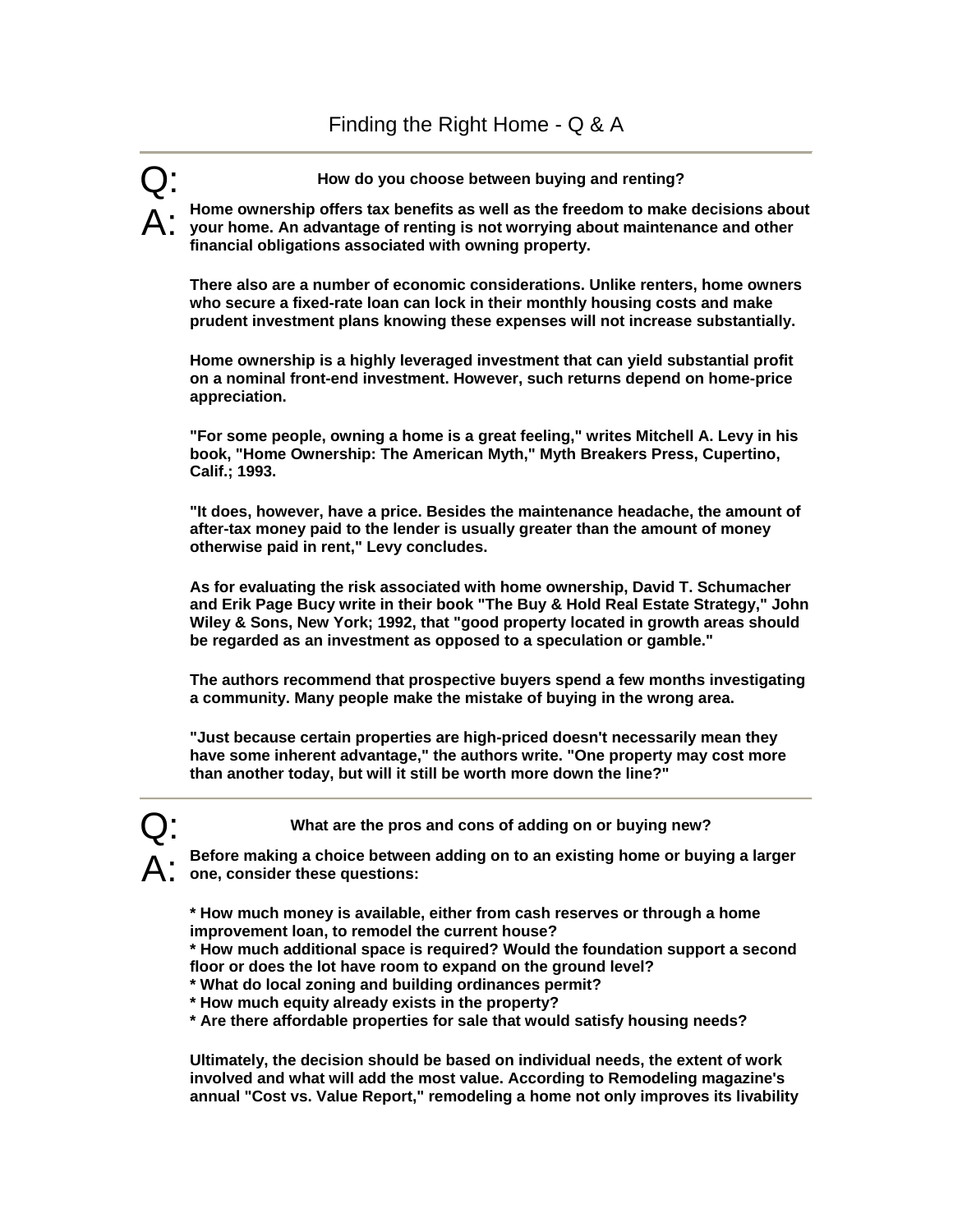**but its curb appeal with potential buyers. The highest paybacks come from updating kitchens and baths and, most recently, adding on a home office, according to the survey.** 

**For more information, check out "The Do-able Renewable Home," a free booklet available from the American Association of Retired Persons, Fulfillment Department, 601 E St., N.W., Washington, DC 20049; (202) 434-2277.** 

Q: **What do all of those real estate acronyms in the ads mean?** 

A: **If you find yourself stumbling over weird acronyms in a real estate listing, don't be alarmed. There is method to the madness of this shorthand (which is mostly adopted by sellers to save money in advertising charges). Here are some abbreviations and the meaning of each, taken from a recent newspaper classified section:** 

## **\* assum. fin. -- assumable financing**

**\* dk -- deck** 

**\* gar -- garage (garden is usually abbreviated "gard")** 

**\* expansion pot'l -- may be extra space on the lot, or possibly vertical potential for a top floor or room addition. Verify actual potential by checking local zoning restrictions prior to purchase.** 

**\* fab pentrm -- fabulous pentroom, a room on top, underneath the roof, that sometimes has views** 

**\* FDR -- formal dining room (not the former president)** 

**\* frplc, fplc, FP -- fireplace** 

**\* grmet kit -- gourmet kitchen** 

**\* HDW, HWF, Hdwd -- hardwood floors** 

**\* hi ceils -- high ceilings** 

**\* In-law potential -- potential for a separate apartment. Sometimes, local zoning codes restrict rentals of such units so be sure the conversion is legal first.** 

**\* large E-2 plan -- this is one of several floor plans available in a specific building** 

**\* lsd pkg. -- leased parking area, may come with an additional cost** 

**\* lo dues -- find out just how low these homeowner's dues are, and in comparison to what?** 

**\* nr bst schls -- near the best schools** 

**\* pvt -- private** 

**\* pwdr rm -- powder room, or half-bath** 

**\* upr- upper floor** 

**\* vw, vu, vws, vus -- view(s)** 

**\* Wow! -- better check this one out.** 

**Resources:** 

**\* "Real Estate's Ambiguous Language You Oughtta Understand," Glennon H. Neubauer, Ethos Group Publishing, Diamond Bar, CA; 1993.** 



Q: **Do we dig deep and buy a dream home or settle for a starter home?** 

A: **Choosing between a smaller house in an affluent neighborhood, an older, bigger house in a more working-class community or a brand-new home is not easy. If you're in this situation, start by examining your priorities and asking the following questions:**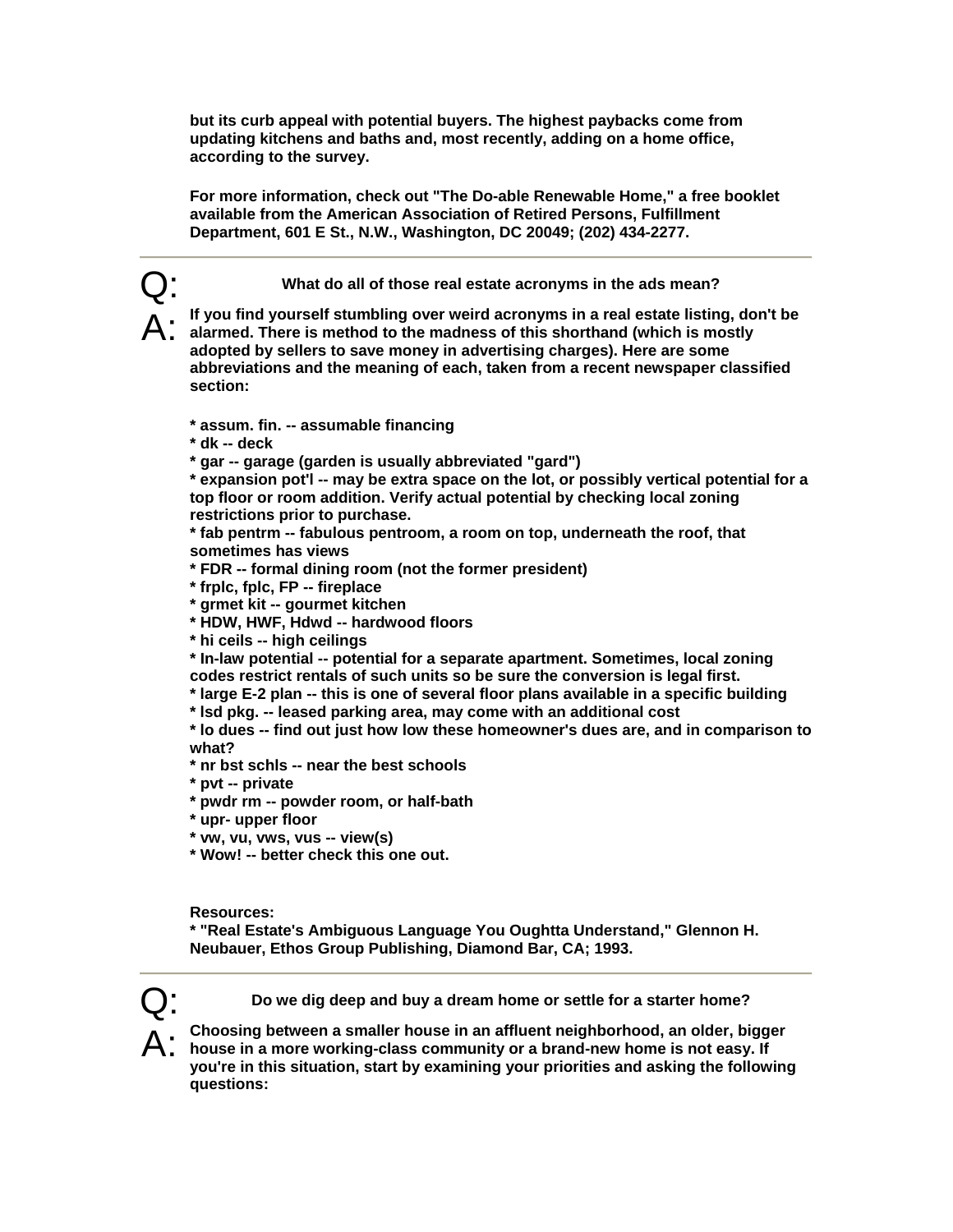**\* Is the surrounding neighborhood or the home itself the most important consideration?** 

**\* Is each of the neighborhoods safe?** 

**\* Is quality of the schools an issue?** 

**\* Do any of the areas seem to attract more families with children or adult residents? And where do you fit in?** 

**As for the return on your investment, home-price appreciation is hard to predict. In the late 1980s, the more expensive move-up housing appreciated wildly. But during the recession that followed, smaller homes tended to hold their value better than more expensive ones.** 

Q: **How do I get the real scoop on homes I am looking at?** 

A: **Home inspections, seller disclosure requirements and the agent's experience will help. Disclosure laws vary by state, but in some states, the law requires the seller to complete a real estate transfer disclosure statement. Here is a summary of the things you could expect to see in a disclosure form:** 

**\* In the kitchen -- a range, oven, microwave, dishwasher, garbage disposal, trash compactor.** 

**\* Safety features such as burglar and fire alarms, smoke detectors, sprinklers, security gate, window screens and intercom.** 

**\* The presence of a TV antenna or satellite dish, carport or garage, automatic garage door opener, rain gutters, sump pump.** 

**\* Amenities such as a pool or spa, patio or deck, built-in barbeque and fireplaces.** 

**\* Type of heating, condition of electrical wiring, gas supply and presence of any external power source, such as solar panels.** 

**\* The type of water heater, water supply, sewer system or septic tank also should be disclosed.** 

**Sellers also are required to indicate any significant defects or malfunctions existing in the home's major systems. A checklist specifies interior and exterior walls, ceilings, roof, insulation, windows, fences, driveway, sidewalks, floors, doors, foundation, as well as the electrical and plumbing systems.** 

**The form also asks sellers to note the presence of environmental hazards, walls or fences shared with adjoining landowners, any encroachments or easements, room additions or repairs made without the necessary permits or not in compliance with building codes, zoning violations, citations against the property and lawsuits against the seller affecting the property.** 

**Also look for, or ask about, settling, sliding or soil problems, flooding or drainage problems and any major damage resulting from earthquakes, floods or landslides.** 

**People buying a condominium must be told about covenants, codes and restrictions or other deed restrictions.** 

**It's important to note that the simple idea of disclosing defects has broadened significantly in recent years. Many jurisdictions have their own mandated disclosure forms as do many brokers and agents. Also, the home inspection and home warranty industries have grown significantly to accommodate increased demand from cautious buyers. Be sure to ask questions about anything that**